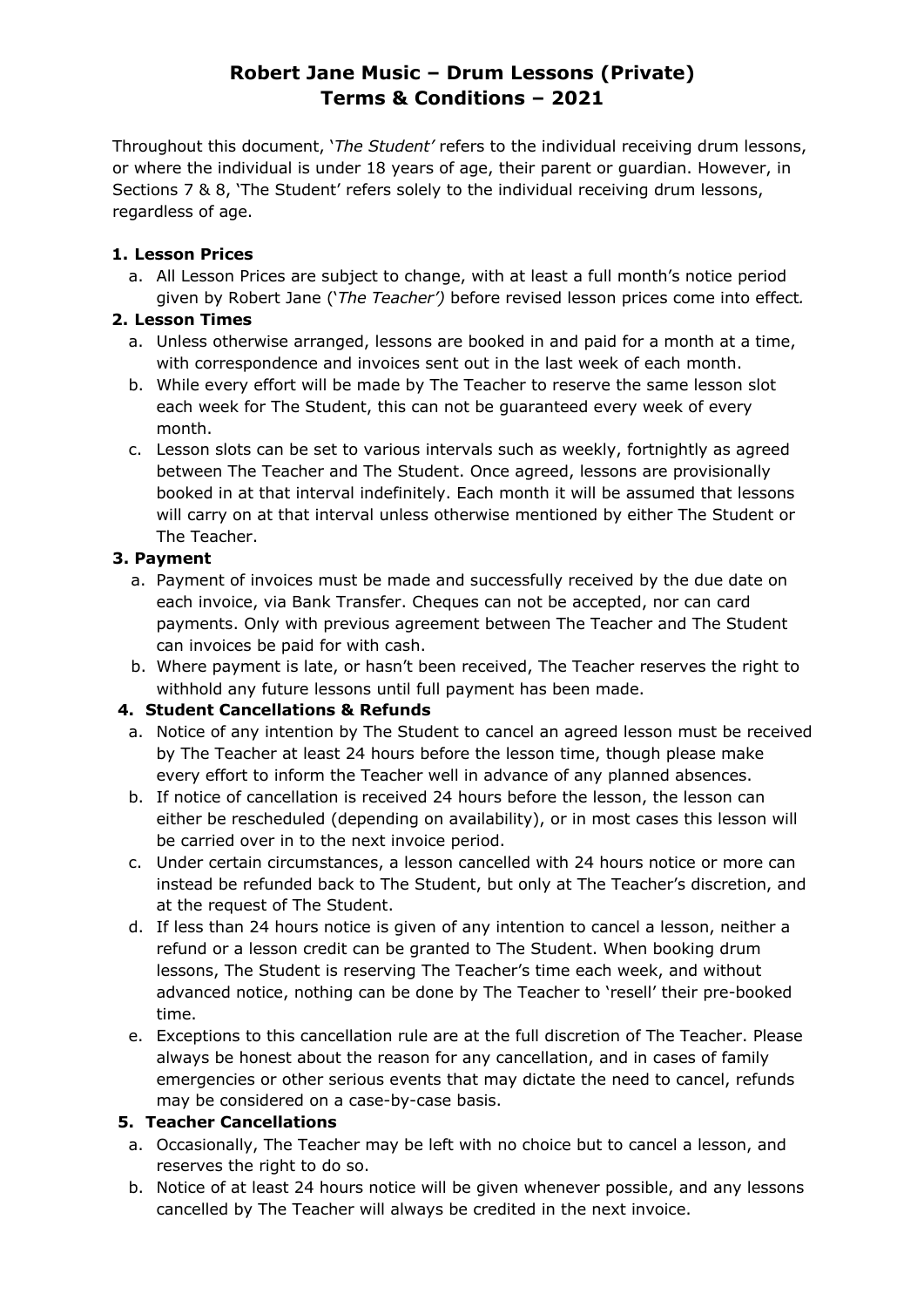c. Under certain circumstances, a lesson cancelled by The Teacher can instead be refunded back to The Student, but only at The Teacher's discretion, and at the request of The Student.

# **6. Termination of Lessons**

- a. If The Student no longer wishes to continue with lessons, they must inform The Teacher of this during the correspondence period for the last full month of lessons they wish to receive.
- b. An invoice for the final, full month of lessons must be paid in full, regardless of whether or not The Student plans to attend these lessons.
- c. Notice given after this correspondence period (ie, once an invoice has been sent out) will be registered, but a final, full month of lessons will still be charged for, with the student encouraged to attend these final lessons.
- d. Please be honest and open about any reasons for terminating lessons, as The Teacher will always do their best to accommodate any issues, whether they're to do with finance, progress or personal reasons.
- e. Under extremely rare circumstances, The Teacher reserves the right to terminate lessons with The Student, giving the same amount of notice described above. The Student's lessons will only ever be terminated by the Teacher if they have been in serious or frequent breach of these Terms & Conditions, including part 7, below.

### **7. Expectations**

- a. The Student is expected to arrive on time to lessons, or where The Teacher visits The Student, they must be able to start the lesson at the planned time. Any delay in starting a lesson can not be compensated by a late finish to the lesson.
- b. The Student is expected to practice frequently and effectively, with advice given throughout lessons by The Teacher to facilitate this. Without frequent practice, lessons become repetitive, and both The Student and The Teacher will lose interest very quickly! Frequent practice by The Student is the ONLY way to guarantee progress and improvement.
- c. In return, The Student can expect their lesson to start on time. Occasionally, lessons do over run, or there can be delays when travelling to visit students. In these circumstances, lessons will either run over slightly to cover the late start, or lost time will be carried over to the next lesson.

# **8. Liability**

- a. The Teacher is covered by both a Full Enhanced DBS Check, and Public Liability Insurance. Proof of either document can be requested by emailing The Teacher directly.
- b. The Teacher can not accept any liability or responsibility for The Student outside of their lesson time. Where The Student is under 18 years of age, their Parent or Legal Guardian will be responsible for their child immediately before and after The Student's scheduled lesson time.
- c. The Student remains fully responsible and liable for any damage caused by them to either their own property or the property of The Teacher during their lesson.

# **9. Use of Lesson Facilities**

- a. Regular face-to-face lessons are taught within a private residential location, and as such, respect and consideration for the property owner and neighbours is requested at all times.
- b. Please be particularly considerate when parking, and especially avoid parking or driving on grass verges. You'll be sent more detailed location and parking requirements ahead of your first lesson.

# **10. Privacy**

a. Only the most essential information will be kept securely by The Teacher about The Student and/or their Parents or Legal Guardian.